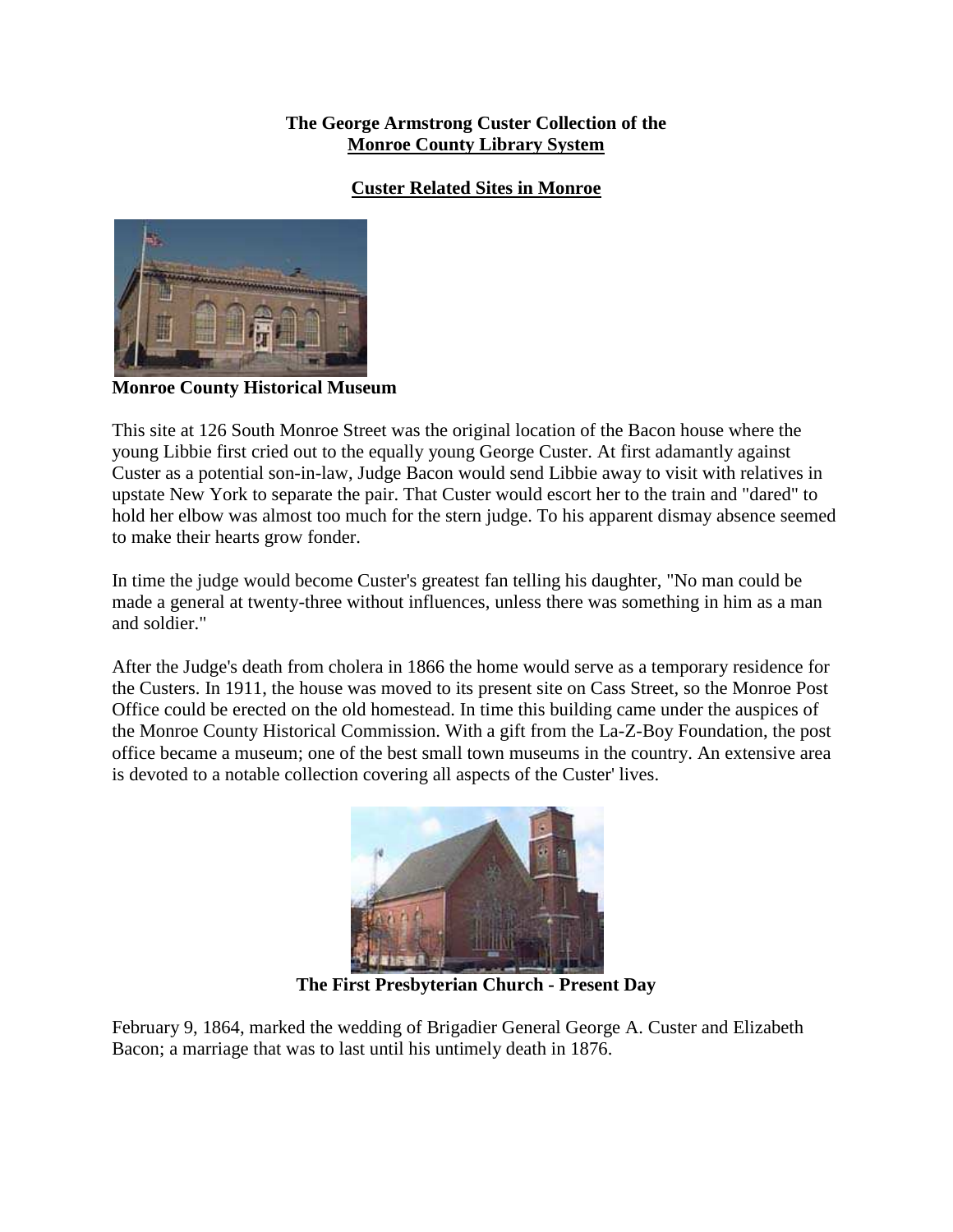Although the Custer family were Methodists, the young officer had fallen away from organized religion. Once he became smitten with his bride-to-be he regularly attended her church - Monroe's First Presbyterian. Apparently, a master of stealth in battle, Custer was not very inconspicuous in church for his worship of Libbie was so pointed that she wrote him, "You were looking such eyes at me!" Luckily, for Judge Bacon's disposition he did not see this going on.

The wedding ceremony was performed by the Reverend Boyd, who figured greatly in the lives of both families. Custer's best man was his military aide, Jacob Greene. Greene had another reason to want to be in Monroe; he was in love with Nettie Humphrey, who had served as the Cupid between Autie and Libbie when the Judge had tried to keep them apart. In time Greene would go on to head one of the nation's largest insurance companies.

At the conclusion of the services the wedding party went to the Bacon home for a reception. By now Judge Bacon had become a true champion of his son-in-law; he stayed up the entire night guarding the couple's presents from any possible burglars. The church today stands much as it was at the time of the wedding ceremony except for the addition of a roof over the steps.



**The Emanuel Custer House - 1997** 

As it stands today at the corners of Cass and Third Streets, this house, with the exception of the added siding, is much as it was in the last century. The General's father, Emanuel, had once been persuaded to leave Ohio for Monroe prior to his daughter Lydia's marriage to David Reed. Trying to get established locally, the elder Custer was almost immediately soured on "city life" when some of his farm animals were stolen; he left to go back to the Harrison County, Ohio farm.

While in the army, George Custer wanted his young sister, Margaret, to have the advantages of the education that was possible in Monroe. Custer's persuasion encouraged Father Custer to give Monroe another chance. Emanuel borrowed part of the down payment for the house from his son-in-law, David Reed. In 1863 he left Ohio for good bringing along his wife, Maria, and sons, Nevin, Tom, Boston, and daughter, Margaret, to this house on the corner of Third and Cass.

# **The Boyd School**

Just across the street from the Emanuel Custer home is the site of the school so important to both the Custer and Bacon families, the Boyd School (Boyd was educator). After the death of Libbie's mother, Judge Bacon saw to it that Libbie received an excellent education which would be of enormous value to her following her husband's untimely death.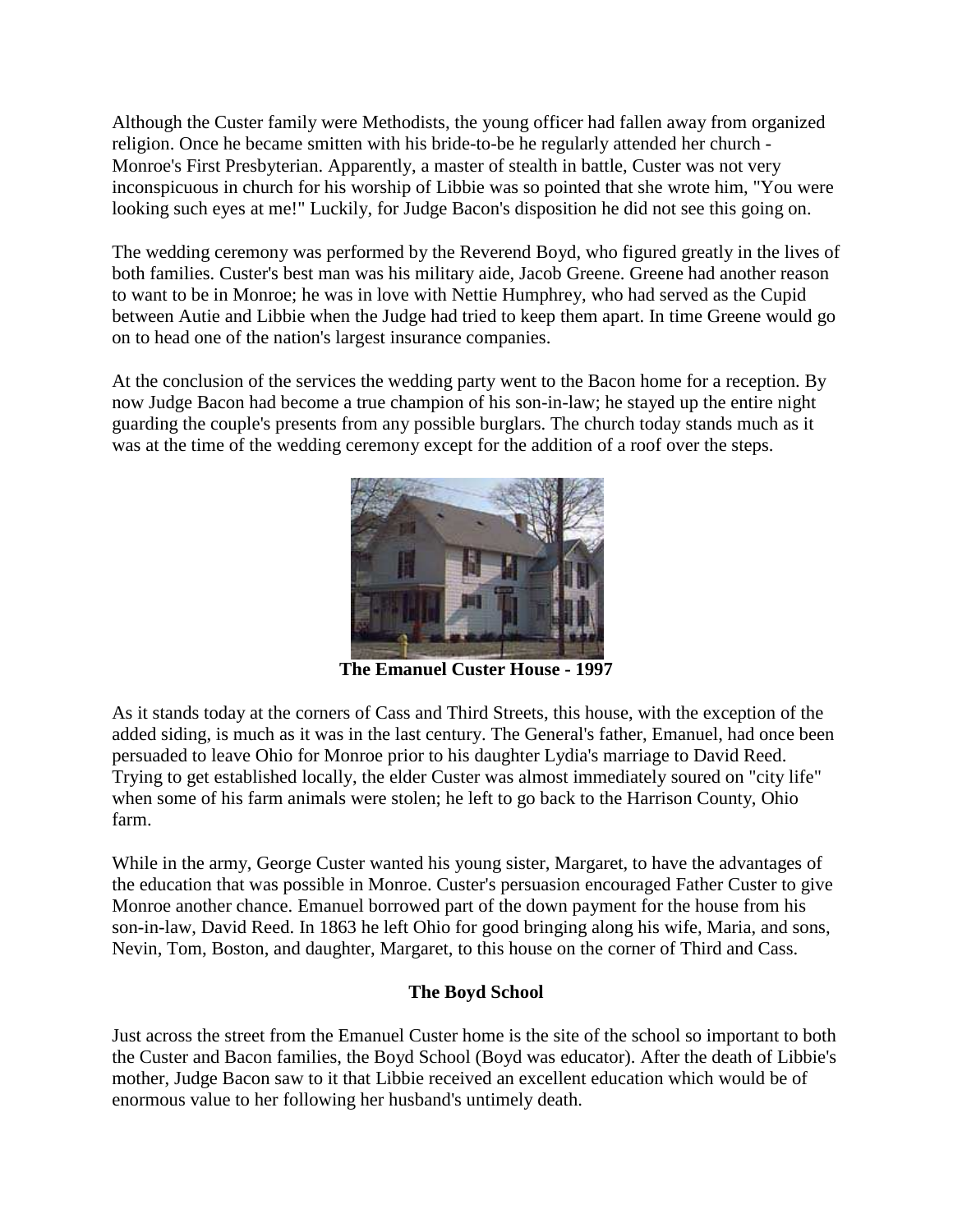Very impressed with the school himself, Custer insisted his family leave Ohio so his young sister, Margaret, could be educated in Monroe. Lydia, Custer's older sister, was against the idea of this education for Margaret. Lydia had an enormous moral effect on her younger brother; it was she who persuaded him to give up alcohol after he once visited her home drunk. The young Custer kept that pledge to not drink for the rest of his life.

In one of the very few times Custer did not heed Lydia's advice he had Margaret enrolled in the Boyd School. Like Libbie, her education would be a major advantage when her husband, James Calhoun was killed with her brother in the Montana battle.

None of the original buildings making up the school remain today; the site is a city park.



**The Bacon House - Present Day** 

Originally located where the Museum stands today, this is the house where young Libbie first playfully cried out to her future soldier husband. If one could take away the siding and add on the original porch, it is easy to image the house as it was when occupied by the Bacons and Custers.

Previous to that, when the young Custers returned from the battlefields of the East, the townspeople would meet them at the train station and form a parade to escort them home. Constantly urged by the crowds to make a speech, the shy Custer said a few words, and then had the accompanying band strike up the "Garry Owen" - a rollicking Irish marching tune soon to be identified with his famed United States Seventh Cavalry.

With the planned erection of a new post office in 1911, the house was moved to its present location at 703 Cass Street.



**The Nevin Custer Farm - Present Day** 

This farm is located just outside Monroe proper at 3048 North Custer Road. On August 22, 1871, George and his brother, Nevin, and their wives jointly purchased this house and its 116 acres for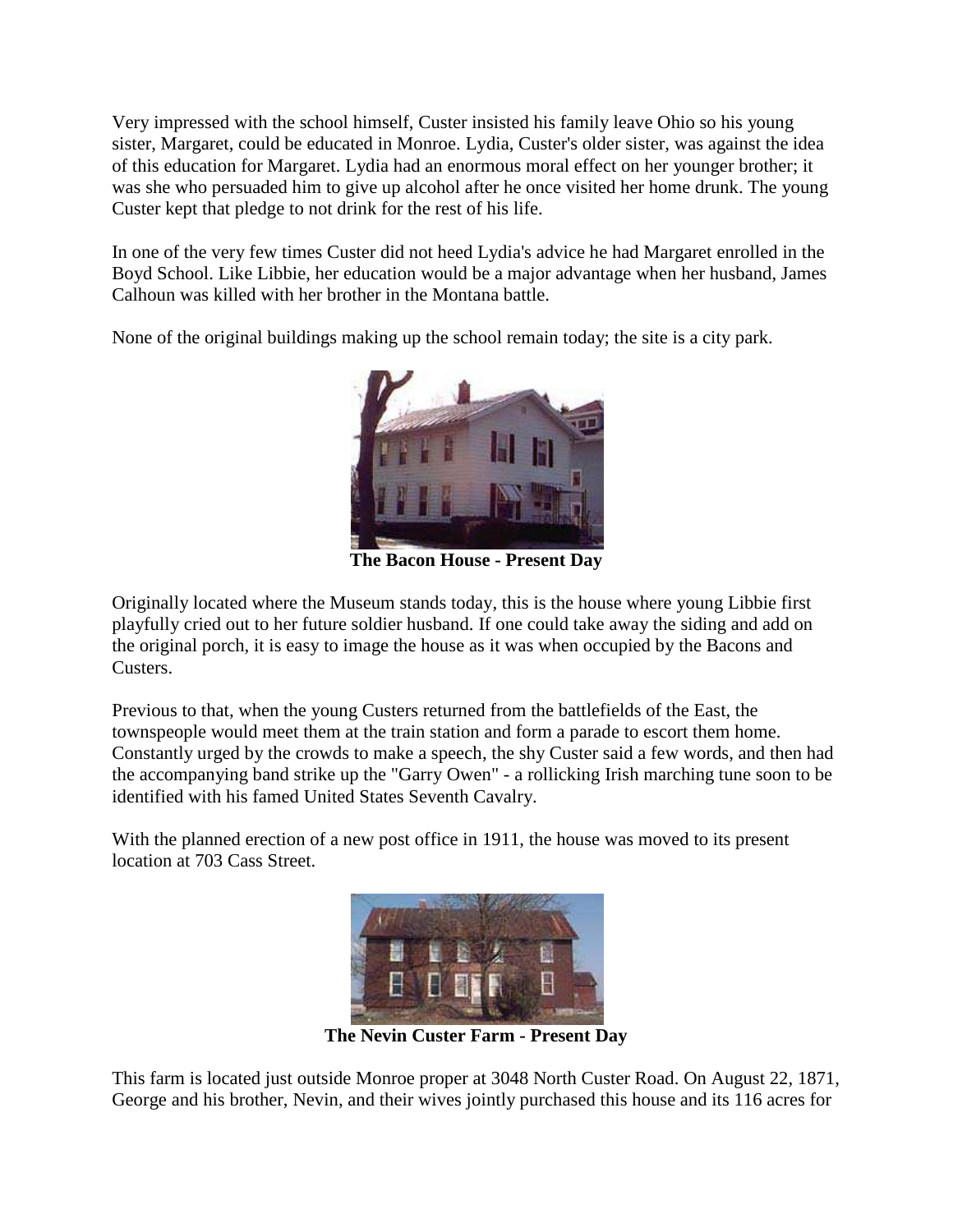\$5,280. Nevin was unable to enter the army because of his rheumatic condition coupled with asthma. This probably saved his life for a healthy Nevin would no doubt have been with his relatives in Montana. Nevin was the only Custer brother ever to have children.

The farm was an investment for George Custer since he and Libbie had talked of purchasing a farm in Kentucky some day in order to raise horses.

Libbie spent the first year of her widowhood at this farm before moving to New York City to make a life for herself - quite a courageous move for a woman at that time. Before she left she sold the farm to Nevin for one dollar. Custer's favorite horse, Dandy, was sent there by the officers of the Seventh Cavalry after the battle. Libbie gave the animal to Father Custer, and he and the horse became inseparable. The old man rode the horse for many years afterward, and always remarked the horse was a constant source of pleasure to him. It is believed "Dandy" is buried somewhere on the property today.

The house saw many famous visitors over the years including William "Buffalo Bill" Cody and Annie Oakley.



**The Boyd House - Present Day** 

Located at the corner of Washington and Fourth Streets this residence is simply one of the most gorgeous in Monroe; a stately mansion. It was originally built in 1848 for Harry V. Man. Mr Boyd purchased it in 1855. Legend has it that the house was used to hide runaway slaves, and that it is haunted by the spirit of Boyd's three year old daughter who died in a scarlet fever epidemic in 1860.

### **Woodland Cemetery**

This old resting ground located at the south end of Jerome Street is, in effect, a history of Monroe itself. Plots date from the earliest times to the present.

Markers indicate the location of the Custer family plots. Here are found the remains of General Custer's brother, Boston, and nephew, Harry "Autie" Reed, who were killed with him in Montana. Reed, who was named for his famous uncle, was only eighteen at the time of his death.

Both Autie Reed and Boston Custer had been near the rear of the column and out of harm's way when they advanced to join their relatives as they engaged the Indians.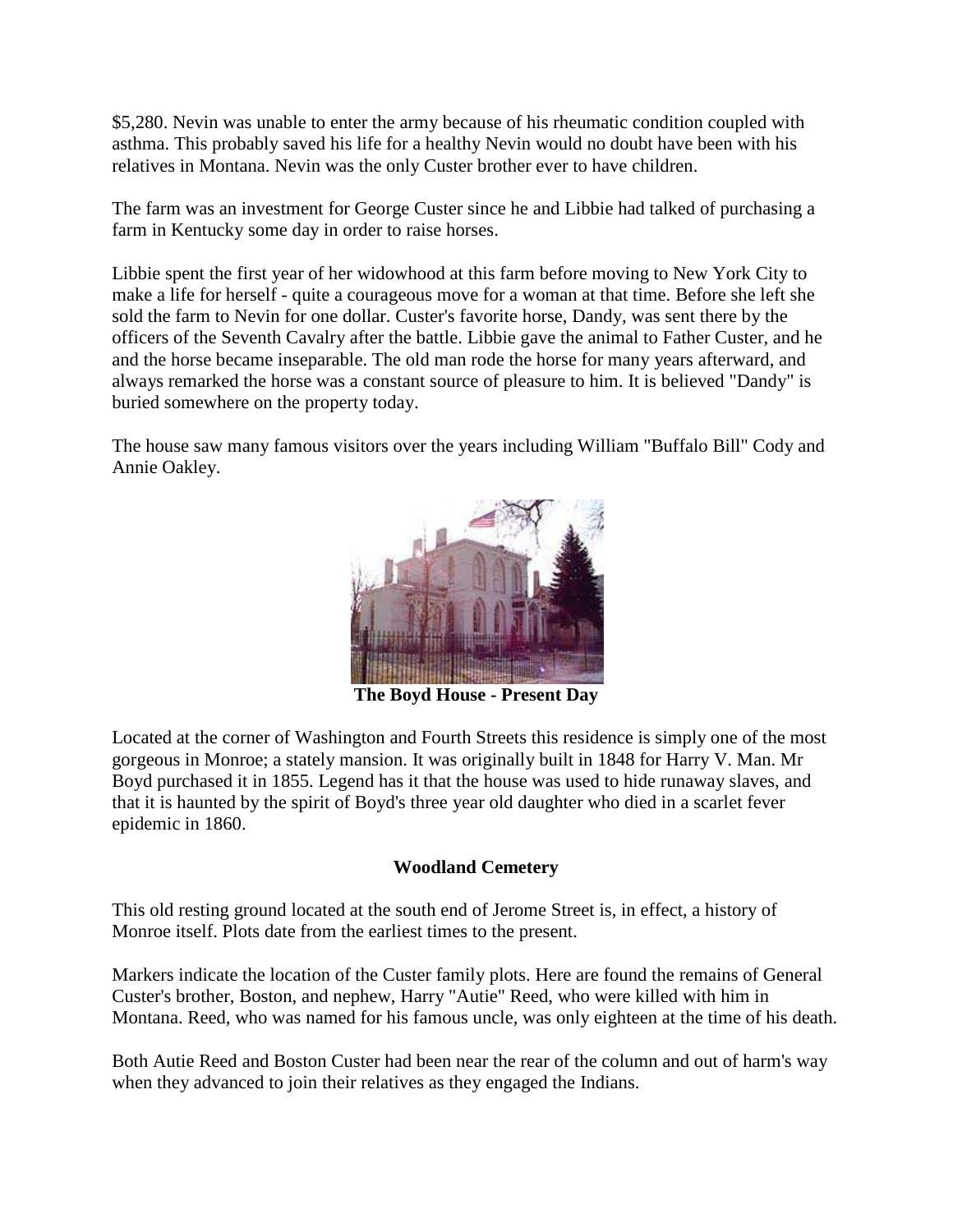Custer's parents are also in this plot as well as his sister Margaret. Near the entrance to the cemetery are the burial places of Libbie's parents.



**The Custer Statue**

This memorial is regarded as one of the finest of its type in the world. Built to the heroic scale (one and a half life size) it was unveiled in 1910 at a cost of \$25,000 - quite a large sum in those days. Designed by the famed sculptor, Edward Potter, with suggestions by Libbie Custer, it did not follow the traditional norms of the times.

Normally, if a rider of a horse has been wounded in battle, the animal is depicted with one leg raised; if the rider has been killed in battle both front legs are in the air. An earlier proposed model (now in the Museum) showed Custer on a horse with both front legs raised, but in the depiction Custer was in his Civil War uniform of a major general.

Potter's positioning is indeed fortunate. The statue shows Custer as he was at Gettysburg when his famed Michigan Brigade defeated Confederate General J.E.B. Stuart despite being badly outnumbered. This fight helped save the day for Union forces, and according to some experts the battle of Gettysburg itself. Despite having eleven horses shot out from under him during the course of the war Custer was only wounded once.

The statue is titled "Sighting the Enemy" as it shows Custer as he rode to the front of his forces to spy out the enemy prior to an offensive attack. The dedication for the monument took place on June 4, 1910 when President William Howard Taft, an admirer of Custer's, made a special trip to Monroe. Libbie was also a guest for the occasion, and she pulled the yellow ribbon that undraped the statue.

Originally in Loranger Square fronting the First Presbyterian Church and the Court House, the statue became the center of a "political battle," and in time was declared a traffic hazard! Much to the consternation of Libbie and most of the townspeople it was moved to a location alongside the River Raisin known as Soldiers and Sailors Park; it languished there in relative obscurity for many years. Indeed so much did the area become overgrown in weeds and shrubs and other wild growth, that years later when truckers came to move the statue they drove past it without even seeing it!